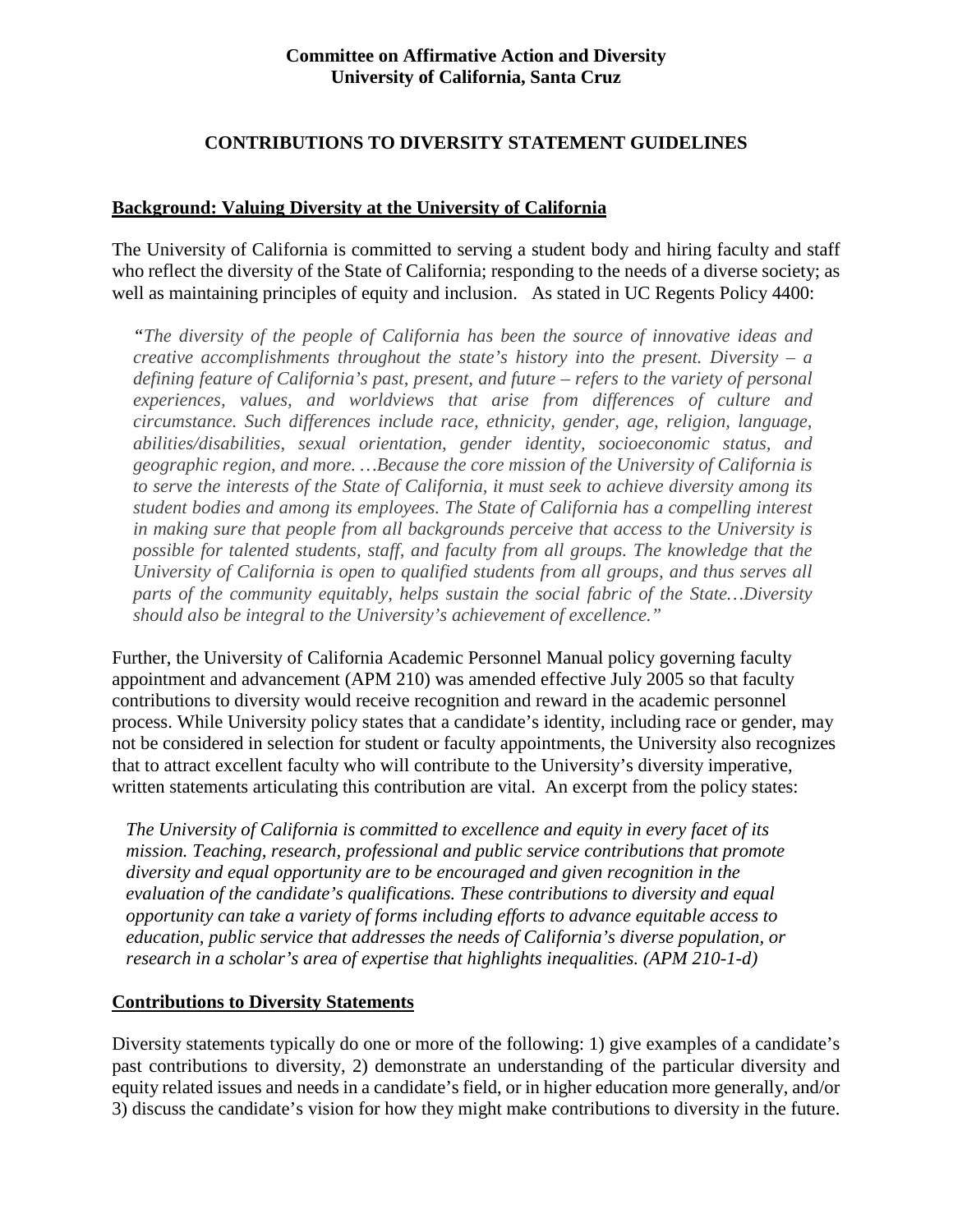If a candidate has not yet made substantial past contributions, we recommend focusing on demonstrating an understanding of issues and/or future vision. In terms of the latter, a good first step is to gather information on activities—on campus or beyond— they would like to pursue while at UCSC, and then to describe how and in what ways they might participate in these.

#### **Examples of what might be included**

To aid applicants in preparing these statements, CAAD lists here some examples of what "contributions to diversity" might mean. This is by no means an exhaustive list, but rather is intended to illustrate how wide-ranging these contributions might be.

## **1. Context and broader understanding:**

Prior to discussing one's particular contribution to diversity, or future vision, it can be helpful for candidates to provide some context, and 'state the problem' these contributions aim to address. Thus we encourage candidates to use the opening of their statement to demonstrate an understanding of the broader issues of diversity, equity, and inclusion in their own field, and/or in higher education more broadly. This could include, for instance, discussing the particular barriers facing women, under-represented groups, and first generation college students in their field.

Such context can be particularly helpful if the candidate will be describing work with numbers of people from particular demographic groups. Such numbers are most meaningful after establishing the degree to which these groups are underrepresented in a given field, and/or their degree of underrepresentation at particular levels or ranks (graduate student, assistant professor, etc.)

## **2. Service-related Contributions:**

Candidates might engage in multiple types of service to increase participation in higher education by historically under-represented groups and/or first generation college students. For instance:

- K-12 outreach to demographic groups that are underrepresented in a candidate's field or higher education more broadly.
- Serving as an advisor to programs such as Women in Science and Engineering, SACNAS or other equivalent programs in all disciplines;
- Exceptional record mentoring students and junior faculty from groups underrepresented in a candidate's field or in higher education
- Efforts to increase diversity, equity, and inclusion within departments, divisions, or professional societies

## **3. Teaching-related Contributions:**

Candidates might engage in a range of teaching activities that enhance diversity, equity, and inclusion in the classroom and on campus. This may include:

- Significant experience teaching and mentoring students who are first generation college students and/or under-represented in higher education; for example:
	- teaching at a minority serving institution;
	- record of success advising women and minority graduate students;
	- experience teaching students with disabilities